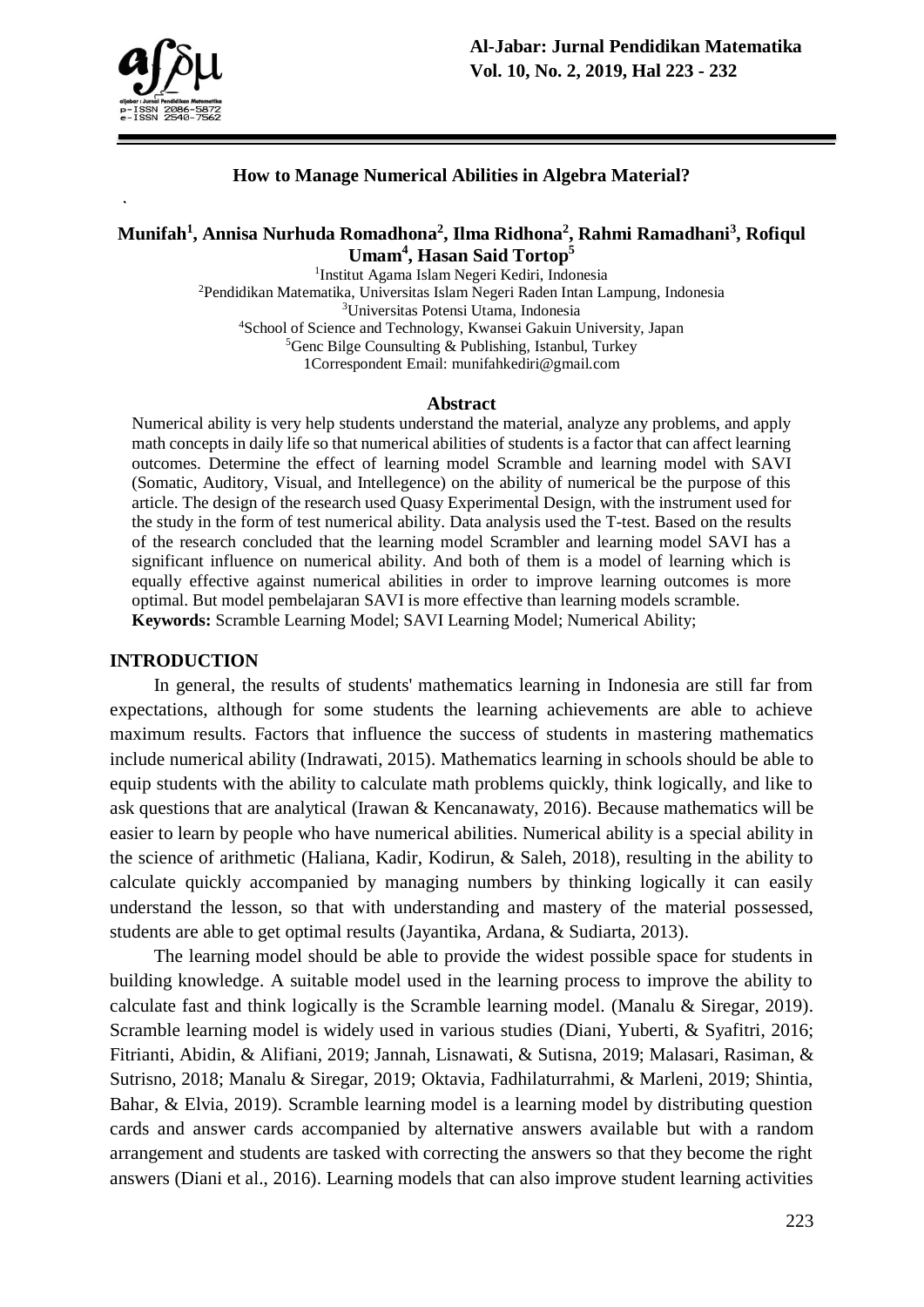and outcomes through numerical ability by being able to work on solving problems, finding things for themselves and discussing problems with one another, namely the SAVI learning model (Somatic, Auditory, Visual, and Intellectual) (Saraswati & Maulana, 2019). The SAVI learning model is a way of learning that involves all the senses, learning by moving physically active, by utilizing as many senses as possible, and getting the whole body or mind involved in the learning process(Sundari, 2016). The SAVI learning model is widely used in various studies (Anas & Syafitri, 2019; Milawati, 2011; Rahmadian, Mulyono, & Isnarto, 2019; Sugesti, Simamora, & Yarmayani, 2018; Ulvah & Afriansyah, 2016; Yulianti, Haris, & Chandra, 2018). SAVI learning is learning by combining physical movements and intellectual activities and involving all the senses that have a great influence in learning. This learning is designed naturally to harmonize the learning atmosphere with special instructions based on the needs of the learning process without compromising aspects of student privacy (Kusumaningsih, Sutrisno, & Hidayah, 2019).

In previous studies conducted by several previous studies they used a lot of SAVI learning models to improve description writing skills (Rakhmawati, Koeshandayanto, & Gipayana, 2019). While SAVI learning models are still rarely used to improve student learning outcomes with their students' numerical abilities. The main objective of the SAVI learning model is students who are active in physical activities and intellectual activities in the learning process. Meire (Khusna & Heryaningsih, 2018) states that students can improve their ability to express their ideas (Intellectual) if they move something (Somatic) to produce images, diagrams, graphs etc. (Visual) while discussing what they are doing (Auditory) (Rahmadian et al., 2019). This requires students to develop numerical abilities so that it is easy to find solutions to mathematical problems.

Research on ability analysis and numerical ability improvement is mostly done by previous studies (Achdiyat & Utomo, 2018; Ayu & Lestari, 2019; Darmawan, Candiasa, & Widiartini, 2018; Gunarti, 2017; Indrawati, 2015; Irawan & Kencanawaty, 2016; Malenda, Kadir, & Suhar, 2018; Melani, Candiasa, & Hartawan, 2019) But research on numerical abilities of students using the Scramble learning model and the SAVI learning model (Somatic, Auditory, Visual, and Intellectual) has never been done. Based on previous research, this research is updated in terms of looking at the effect of the Scramble learning model and the SAVI learning model (Somatic, Auditory, Visual, and Intellectual) on the numerical abilities of students. So this study aims to determine the effect of the Scramble learning model and the SAVI learning model (Somatic, Auditory, Visual, and Intellectual) on the numerical abilities of students.

### **THE RESEARCH METHODS**

This research uses the Quasi Experiment method. This study compares the experimental class with the scramble model and the experimental class with the SAVI model. The independent variable in this study is the application of the model, the Scramble Model and the SAVI Model. Valiabel bound in this study is Numerical ability. The data collection technique is to use observation, tests and documentation. While the data analysis technique used is the T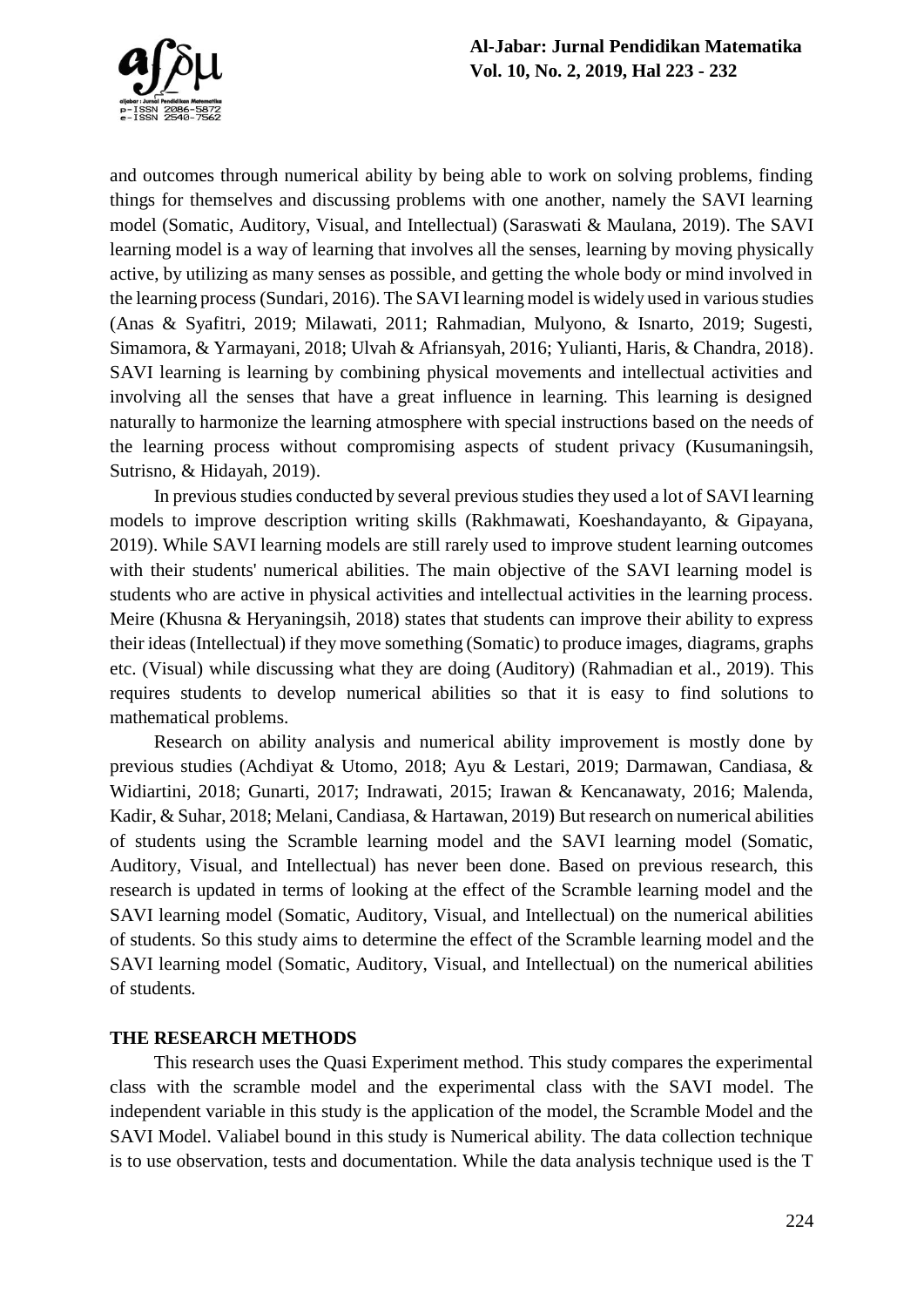

test. The following table lists the interpretation of the effectiveness of the N-gain to measure the effectiveness of the learning model on numerical ability.

### **Table 1. Category of interpretation of the effectiveness of the N-gain score**

| <b>Limitation</b>     | <b>Category</b> |
|-----------------------|-----------------|
| g > 0.7               | High            |
| $0.3 \leq g \leq 0.7$ | Medium          |
| g > 0.3               | Low             |
|                       | (Meltzer, 2002) |

To measure the effectiveness of learning models using the effect size formula (Hake) (Becker, 2000). Effect size is a scale of the magnitude of the effect or effect of a variable to another variable, the magnitude of the difference or relationship, which is free from the influence of the sample size of a population. The formula for calculating the effect size test is:

$$
d = \frac{\overline{X_1} - \overline{X_2}}{S_{gab}}
$$

$$
S_{gab} = \sqrt{\frac{(N1 - 1)S1^2 + (N2 - 2)S2^2}{N1 + N2 - 2}}
$$

Informations:

 $\overline{X_1}$  : Average Scramble experimental group

 $\overline{X_2}$  : Average of the SAVI experimental group

N1 : Number of Scramble experimental group samples

N2 : The number of SAVI experimental group samples

S1 : Variant of the Scramble experimental group

S2 : SAVI experimental group variant

#### **Table 2. (Interpretation of effect size)**

| <b>Effect Size</b> | Percentage of<br>control group<br>who would<br>be below<br>average<br>person in<br>experimental<br>group | Rank of person in a<br>control group of 25<br>who would be<br>equivalent to the<br>average person in<br>experimental group | Probability<br>that you<br>could guess<br>which group<br>a person<br>was in from<br>knowledge<br>of their<br>'score'. | Equivalent<br>correlation, r<br>(=Difference<br>in percentage<br>'successful'<br>in each of the<br>two groups,<br>BESD) | Probability that<br>person from<br>experimental<br>group will be<br>higher than<br>person from<br>control, if both<br>chosen at random<br>$(=CLES)$ |
|--------------------|----------------------------------------------------------------------------------------------------------|----------------------------------------------------------------------------------------------------------------------------|-----------------------------------------------------------------------------------------------------------------------|-------------------------------------------------------------------------------------------------------------------------|-----------------------------------------------------------------------------------------------------------------------------------------------------|
| 0.0                | 50%                                                                                                      | 13 <sup>th</sup>                                                                                                           | 0.50                                                                                                                  | 0.00                                                                                                                    | 0.50                                                                                                                                                |
| 0.1                | 54%                                                                                                      | 12 <sup>th</sup>                                                                                                           | 0.52                                                                                                                  | 0.05                                                                                                                    | 0.53                                                                                                                                                |
| 0.2                | 58%                                                                                                      | 11 <sup>th</sup>                                                                                                           | 0.54                                                                                                                  | 0.10                                                                                                                    | 0.56                                                                                                                                                |
| 0.3                | 62%                                                                                                      | 10 <sup>th</sup>                                                                                                           | 0.56                                                                                                                  | 0.15                                                                                                                    | 0.58                                                                                                                                                |
| 0.4                | 66%                                                                                                      | 9 <sup>th</sup>                                                                                                            | 0.58                                                                                                                  | 0.20                                                                                                                    | 0.61                                                                                                                                                |
| 0.5                | 69%                                                                                                      | 8 <sup>th</sup>                                                                                                            | 0.60                                                                                                                  | 0.24                                                                                                                    | 0.64                                                                                                                                                |
| 0.6                | 73%                                                                                                      | 7 <sup>th</sup>                                                                                                            | 0.62                                                                                                                  | 0.29                                                                                                                    | 0.66                                                                                                                                                |
| 0.7                | 76%                                                                                                      | 6 <sup>th</sup>                                                                                                            | 0.64                                                                                                                  | 0.33                                                                                                                    | 0.69                                                                                                                                                |
| 0.8                | 79%                                                                                                      | 6 <sup>th</sup>                                                                                                            | 0.66                                                                                                                  | 0.37                                                                                                                    | 0.71                                                                                                                                                |
| 0.9                | 82%                                                                                                      | 5 <sup>th</sup>                                                                                                            | 0.67                                                                                                                  | 0.41                                                                                                                    | 0.74                                                                                                                                                |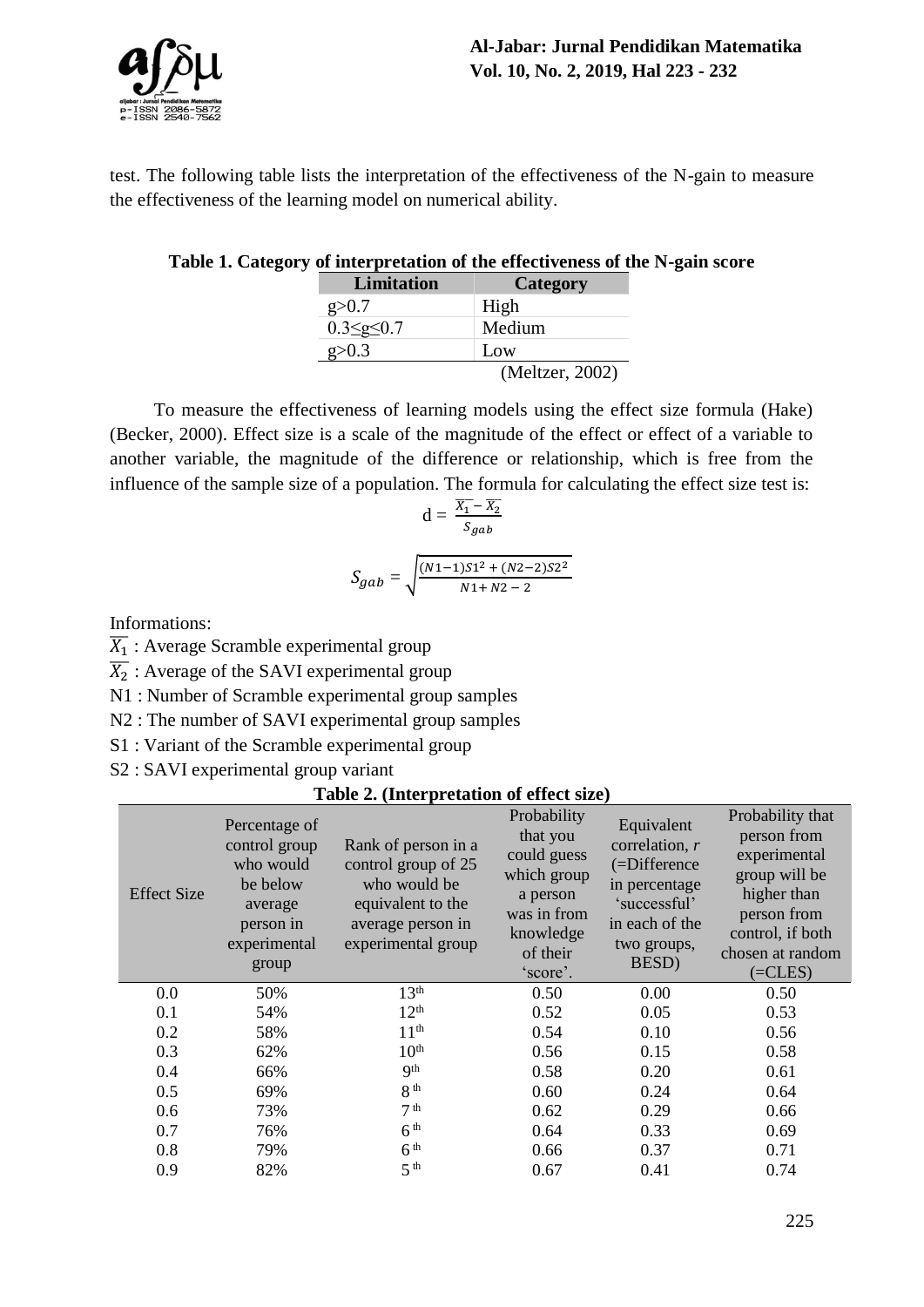

| <b>Effect Size</b> | Percentage of<br>control group<br>who would<br>be below<br>average<br>person in<br>experimental<br>group | Rank of person in a<br>control group of 25<br>who would be<br>equivalent to the<br>average person in<br>experimental group | Probability<br>that you<br>could guess<br>which group<br>a person<br>was in from<br>knowledge<br>of their<br>'score'. | Equivalent<br>correlation, r<br>(=Difference<br>in percentage<br>'successful'<br>in each of the<br>two groups,<br>BESD) | Probability that<br>person from<br>experimental<br>group will be<br>higher than<br>person from<br>control, if both<br>chosen at random<br>$(=CLES)$ |
|--------------------|----------------------------------------------------------------------------------------------------------|----------------------------------------------------------------------------------------------------------------------------|-----------------------------------------------------------------------------------------------------------------------|-------------------------------------------------------------------------------------------------------------------------|-----------------------------------------------------------------------------------------------------------------------------------------------------|
| 1.0                | 84%                                                                                                      | 4 <sup>th</sup>                                                                                                            | 0.69                                                                                                                  | 0.45                                                                                                                    | 0.76                                                                                                                                                |
| 1.2                | 88%                                                                                                      | 3 <sup>rd</sup>                                                                                                            | 0.73                                                                                                                  | 0.51                                                                                                                    | 0.80                                                                                                                                                |
| 1.4                | 92%                                                                                                      | 2 <sup>nd</sup>                                                                                                            | 0.76                                                                                                                  | 0.57                                                                                                                    | 0.84                                                                                                                                                |
| 1.6                | 95%                                                                                                      | 1 <sup>st</sup>                                                                                                            | 0.79                                                                                                                  | 0.62                                                                                                                    | 0.87                                                                                                                                                |
| 1.8                | 96%                                                                                                      | 1 <sup>st</sup>                                                                                                            | 0.82                                                                                                                  | 0.67                                                                                                                    | 0.90                                                                                                                                                |
| 2.0                | 98%                                                                                                      | 1st (or 1st out of 44)                                                                                                     | 0.84                                                                                                                  | 0.71                                                                                                                    | 0.92                                                                                                                                                |
| 2.5                | 99%                                                                                                      | 1st (or 1st out of $160$ )                                                                                                 | 0.89                                                                                                                  | 0.78                                                                                                                    | 0.96                                                                                                                                                |
| 3.0                | 99.9%                                                                                                    | 1st (or 1st out of $740$ )                                                                                                 | 0.93                                                                                                                  | 0.83                                                                                                                    | 0.98                                                                                                                                                |
|                    |                                                                                                          |                                                                                                                            |                                                                                                                       | (Diani et al., 2016)                                                                                                    |                                                                                                                                                     |

The steps of the model applied are:



**Figure 1 Steps for the Scramble Model and the SAVI Model**

Figure 1 to the left is the steps of the Scramble learning model. With the first step, the teacher forms students into several groups, after the group has been formed, given a question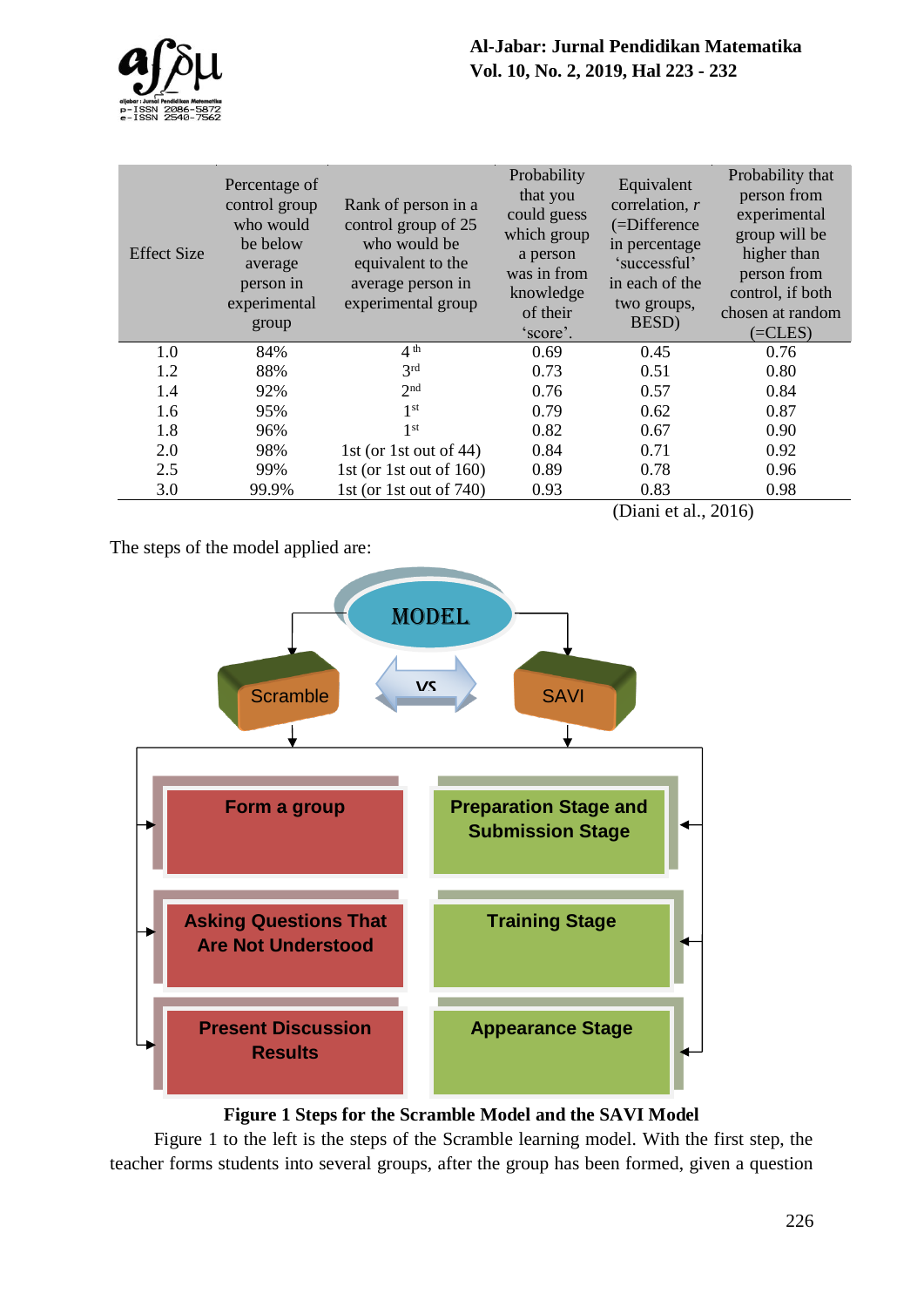

card and answer card along with the answer sheet to each group, then students pair the saol card with an answer card that has been randomized, at the time of installation of the card then students must can analyze the answers requested from the problem and solve problems related to the answer sheets that have been given. The second step is that other group members check the answer card while pairing the saol card and the answer card. If there are questions that they do not understand then the other members ask the teacher the question. The final step is that the teacher asks each group to appoint one of their members to present the results of their discussion. After completing the presentation the time is given to ask questions and be given the opportunity to give a response.

Figure 1 to the right is the steps of the SAVI learning model. With the first step, preparation. The purpose of this preparation stage is to arouse the interests of the learners. At this stage what is done is to explain the learning objectives (auditory), divide the class into several groups (somatic), build interest, motivation and curiosity of students to learn (auditory). Furthermore, the delivery phase aims to help students find good material to learn in an interesting and fun way. At this stage what is done is delivering the material by giving a real example (auditory). From this example the teacher explains in detail (auditory). The second step is the training phase, to help students integrate new knowledge or skills by getting students to think. The steps taken are given a question sheet then discussed according to each group (visual and intellectual), asking students to present the results of the discussion and giving responses (somatic, auditory, visual, intellectual), assessing the results of student work (auditory). The final step is the performance stage, the purpose of which is to help students apply and develop knowledge so that learning achievement continues to increase. The stage taken is giving an evaluation in the form of a question sheet to find out students' understanding of the learning that has been done (somatic and intellectual), then reaffirming the material that has been taught and concluding then giving the assignment.

Knowing Scramble learning and SAVI learning models on numerical ability according to the numerical ability hypothesis test reference that can be seen that sig  $\leq \alpha$  this means to a significant degree  $\alpha$  = 0.05  $H_0$  rejected. It can be concluded that there is a significant difference between the Scramble learning model and the SAVI learning model, and both are equally effective.

**THE RESULTS OF THE RESEARCH AND THE DISCUSSION** 

Based on the results of research on the numerical abilities of students obtained from the pre-test and post-test given to the Scramble model experimental group and the SAVI model experiment can be seen in the following data convergence table:

| Lavic 5. Description of the gata |             |    |       |        |                |                |
|----------------------------------|-------------|----|-------|--------|----------------|----------------|
|                                  |             | N  | Mean  | Median | Std. deviation | Varian         |
| pre test                         | Scramble    | 30 | 34.27 | 32.00  |                | 12.326 151.926 |
|                                  | <b>SAVI</b> | 30 | 52.53 | 56.00  | 11.685         | 136.533        |
| post test                        | Scramble    | 30 | 82.33 | 80.00  | 8.104          | 65.678         |
|                                  | <b>SAVI</b> | 30 | 86.53 | 88.00  | 7.006          | 49.085         |

### **Table 3. Description of the data**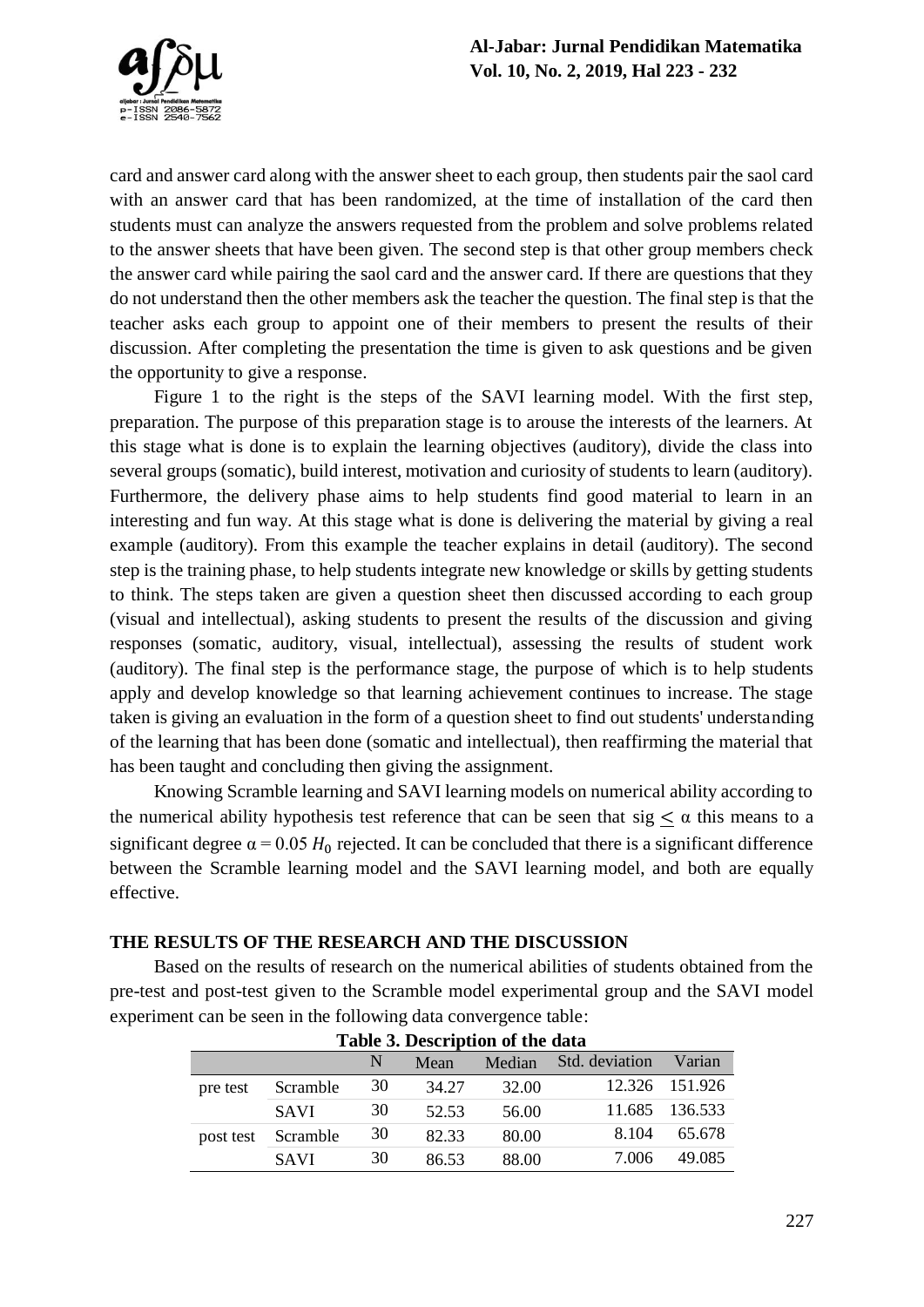

Based on Table 3 it is known that the amount of pre-test and post-test data for the Scramble model and SAVI model is 30 students. The mean scores of students 'pre-test and posttest or mean for scramble are 34.27 and 82.33, while for SAVI the mean scores of students' pretest and post-test or mean are 52.53 and 86.53. thus statistically descriptive it can be concluded that there are differences in the average pre-test and post-test of students between the Scramble learning model and the SAVI learning model. After the data description is obtained, the data is strengthened by the statistical inference (T-Test) in table 4.

|      |                               |      | Levene's<br>Test for<br>Equality of |          |        |         |                              |        |           |                 |
|------|-------------------------------|------|-------------------------------------|----------|--------|---------|------------------------------|--------|-----------|-----------------|
|      |                               |      | Variances                           |          |        |         | t-test for Equality of Means |        |           |                 |
|      |                               |      |                                     |          |        |         |                              | Std.   |           | 95% Confidence  |
|      |                               |      |                                     |          |        | Sig.    | Mean                         | Error  |           | Interval of the |
|      |                               |      |                                     |          |        | $(2 -$  | Differen                     | Differ |           | Difference      |
|      |                               | F    | Sig.                                | T        | Df     | tailed) | ce                           | ence   | Lower     | Upper           |
| Pre  | Equal                         | .000 | .996                                | $-5.891$ | 58     | .000    | $-18.267$                    | 3.101  | $-24.474$ | $-12.060$       |
|      | variances<br>assumed          |      |                                     |          |        |         |                              |        |           |                 |
|      | Equal<br>variances<br>not     |      |                                     | $-5.891$ | 57.835 | .000    | $-18.267$                    | 3.101  | $-24.474$ | $-12.059$       |
|      | assumed                       |      |                                     |          |        |         |                              |        |           |                 |
| post | Equal<br>variances<br>assumed | .270 | .605                                | $-2.147$ | 58     | .036    | $-4.200$                     | 1.956  | $-8.115$  | $-.285$         |
|      | Equal<br>variances<br>not     |      |                                     | $-2.147$ | 56.812 | .036    | $-4.200$                     | 1.956  | $-8.117$  | $-.283$         |
|      | assumed                       |      |                                     |          |        |         |                              |        |           |                 |

**Table 4. T Test**

Based on Table 4 it is known the value of Sig. Levene's Test for Equality of Variance pretest and post-test is 0.996> 0.05 and 0.605> 0.05, it can be interpreted that the data variance between Scramble and SAVI is homogeneous or the same. In the Equal variances assumed pretest and post-test are  $0,000 < 0.05$  and  $0.036 < 0.05$ , so as a basis for decision making in the Independent Sample Test, it can be concluded that  $H_0$  is rejected and Ha is accepted. Thus it can be concluded that there are significant (real) differences between the average pre-test and post-test of students in the Scramble learning model and the SAVI learning model. Furthermore, from table 3 above, the known "Mean Differenc" pre-test and post-test values are -18,267 and -4,200. This value shows the difference between the average pre-test and post-test of students on Scramble and SAVI is  $34.27 - 82.33 = -18.267$  and  $52.53 - 86.53 = -4.200$ . the difference between the differences is -24,474 to -12,060 and -8,115 to -0,285. to see the effectiveness of the learning model is strengthened by interpreting the N-gain score table below.

| Table 5. N-gain Score                 |                       |            |         |        |  |  |
|---------------------------------------|-----------------------|------------|---------|--------|--|--|
| N-gain Score Test Calculation Results |                       |            |         |        |  |  |
|                                       | <b>Model Scramble</b> | Model SAVI |         |        |  |  |
| Average                               | 0.7118                |            | Average | 0.7074 |  |  |
| Minimum                               | 0.13                  |            | Minimum | 0.40   |  |  |
| Maximum                               | 1.00                  |            | Maximum | 0.94   |  |  |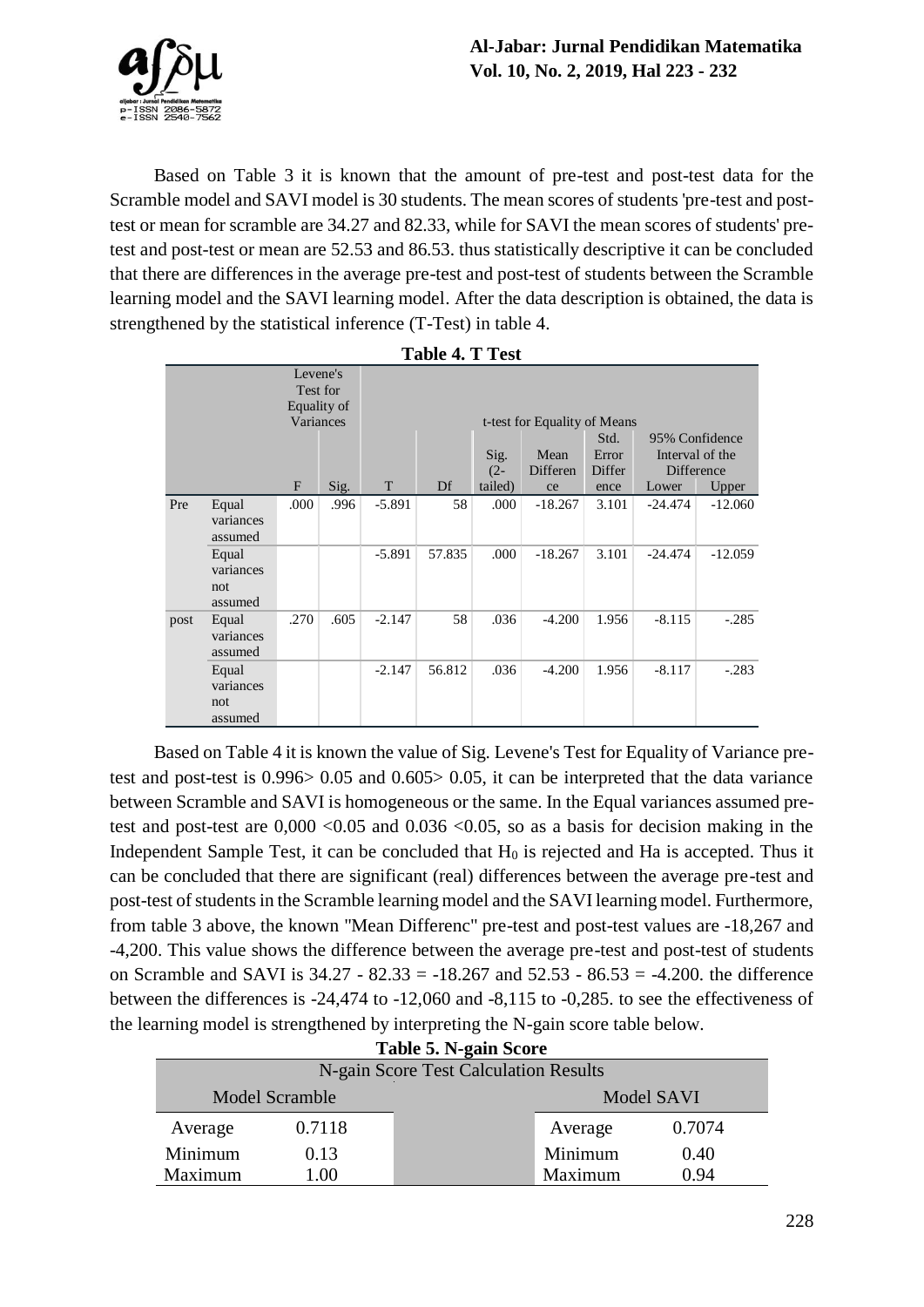

Based on the results of the N-gain score test in Table 5, it shows that the average N-gain score for the Scramble model is 0.7118 included in the high category seen in Table 1. With a minimum N-gain score of 0.13 and a maximum of 1.00. While the average N-gain score for the SAVI model is 0.7074 included in the high category seen in Table 1. With a minimum N-gain value of 0.40 and a maximum of 0.94. Then it can be seen from table 5 that it can be concluded that the use of the scramble model and the SAVI model are effective enough to improve students' numerical abilities.

Based on the N-gain test results obtained. Then the effect size test is done. The results obtained are  $d = 0.011$ . These results are then interpreted by using table 1 found that the Scrambel model and the SAVI model affect the numerical ability to improve student learning outcomes by 50%. The following calculation of the effect size test.

$$
d = \frac{\bar{x}_1 - \bar{x}_2}{S_{gab}} = \frac{(0.7118 - 0.7074)}{0.402} = 0.011
$$

Based on the results obtained that the SAVI learning model is more effective than the Scramble learning model. this is reinforced by seeing the steps of the SAVI learning model more systematic and complete than the Scramble learning model. One of the advantages of the SAVI model is that the steps of this model are divided into three stages so that each stage can be used more efficiently than the Scramble learning model. Another advantage of the SAVI model is that it emphasizes that learning utilizes all the sensory tools possessed by students, namely Somatic, Auditory, Visual, and Intellectual.

Based on previous research on Scramble learning models, the model has been effective against cognitive learning outcomes and cognitive skills (Zainuddin & Wilujeng, 2018) and increase the interest in learning of elementary school students (Oktavia et al., 2019). In this study, it turns out Scramble learning model also has a significant effect on numerical ability. The previous SAVI learning model was also effective on learning outcomes (Anas & Syafitri, 2019) and to problem solving abilities (Ulvah & Afriansyah, 2016). In this study, it turns out the SAVI learning model has a significant effect on numerical ability. But in this study, the two models are compared to numerical ability, both of which support the effectiveness of learning to obtain optimal learning outcomes. However, SAVI learning models are more effective on numerical abilities than Scramble learning models.

#### **CONCLUSION AND SUGGESTION**

Based on the results of research that has been carried out, it can be concluded that there is a significant influence between the Scramble learning model and the SAVI learning model on numerical ability. There is a significant influence between the Scramble learning model on numerical ability, on the significant effect between SAVI learning models on numerical ability. So it is hoped that educators and students can know that the Scramble learning model and the SAVI learning model can both support the improvement of numerical abilities. Both are effective learning models for use in the learning process. But SAVI learning models are more effective than Scramble learning models in order to improve learning outcomes that are more optimal on numerical abilities.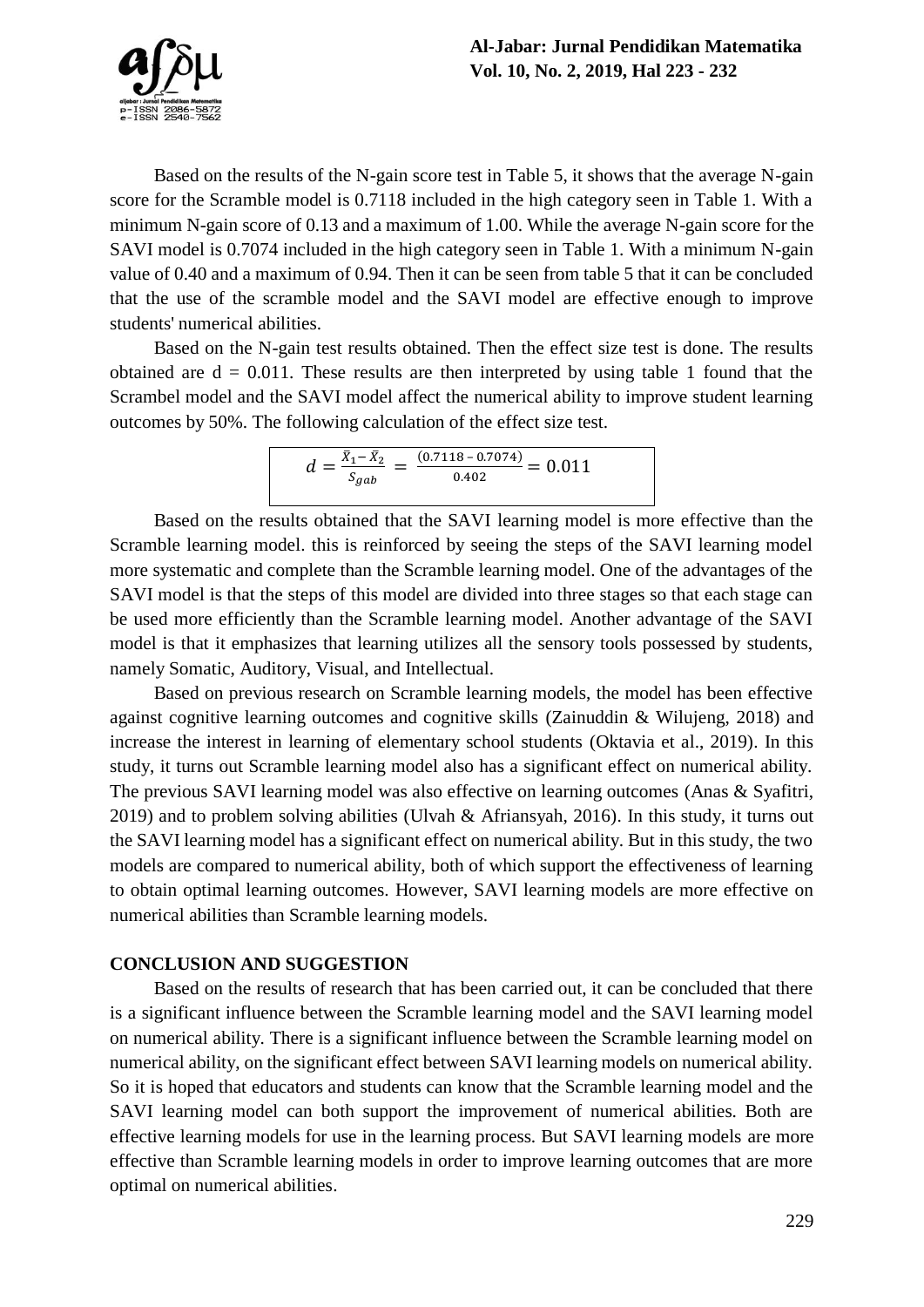

Researcher's suggestion is that educators and students are expected to be able to work together to be able to know numerical abilities and to know and explore the factors that can influence to improve it, it is necessary to know Scramble learning models and SAVI learning models, both of which are effective learning models of numerical abilities. Therefore, there is a need for good communication between the school and educative parents. Parents are expected to further increase higher awareness of the importance of children's education. And students are expected to be more active in learning and have a high curiosity about learning.

# **REFERENCES**

- Achdiyat, M., & Utomo, R. (2018). Kecerdasan Visual-Spasial, Kemampuan Numerik, dan Prestasi Belajar Matematika. *Formatif: Jurnal Ilmiah Pendidikan MIPA*, *7*(3), 234–245. https://doi.org/10.30998/formatif.v7i3.2234
- Anas, N., & Syafitri, K. (2019). Pengaruh Model SAVI (Somatic, Auditory, Visual Intellectual) Terhadap Hasil Belajar. *Nizhamiyah*, *IX*(1), 37–47.
- Ayu, N., & Lestari, P. (2019). *Kovariabel Kemampuan Numerik Dan the Effect of Contextual Learning Implementation on Mathematical Learning Results With Numerical*. *5*, 72–87.
- Darmawan, M. D., Candiasa, I. M., & Widiartini, N. K. (2018). Belajar Dasar dan Pengukuran Listrik Siswa Kelas X di SMK Negeri 1 Denpasar dengan Kovariabel Kemampuan Numerik. *Journal of Mathematics Education IKIP Veteran Semarang Volume*, *8*(2), 79– 88.
- Diani, R., Yuberti, Y., & Syafitri, S. (2016). Uji Effect Size Model Pembelajaran Scramble dengan Media Video Terhadap Hasil Belajar Fisika Peserta Didik Kelas X MAN 1 Pesisir Barat. *Jurnal Ilmiah Pendidikan Fisika Al-Biruni*, *5*(2), 265. https://doi.org/10.24042/jpifalbiruni.v5i2.126
- Fitrianti, A., Abidin, Z., & Alifiani. (2019). Penerapan Model Pembelajaran Kooperatif Tipe Scramble dengan Media Question Card untuk Meningkatkan Kemampuan Pemecahan Masalah Siswa pada Materi Statistika Kelas VIII-A SMP Wahid Hasyim Malang. *JP3*, *14*(6), 78–92.
- Gunarti, E. (2017). Hubungan Antara Kreativitas, Kemampuan Numerik dan Sikap Siswa Terhadap Pelajaran Matematika dengan Prestasi Belajar Matematika Siswa Kelas VIII SMP Negeri Se-Kecamatan Pundong. *UNION: Jurnal Ilmiah Pendidikan Matematika*, *5*(1), 1. https://doi.org/10.30738/.v5i1.934
- Haliana, W. O., Kadir, Kodirun, & Saleh. (2018). Kemampuan Numerik Siswa Kelas VIII SMP Negeri 6 Kendari Ditinjau dari Perbedaan Jenis Kelamin dan Disposisi Matematika. *Pendidikan Matematika*, *9*(2), 218–228.
- Indrawati, F. (2015). Pengaruh Kemampuan Numerik dan Cara Belajar terhadap Prestasi Belajar Matematika. *Formatif: Jurnal Ilmiah Pendidikan MIPA*, *3*(3), 215–223. https://doi.org/10.30998/formatif.v3i3.126
- Irawan, A., & Kencanawaty, G. (2016). Peranan Kemampuan Verbal dan Kemampuan Numerik terhadap Kemampuan Berpikir Kritis Matematika. *Jurnal Pendidikan*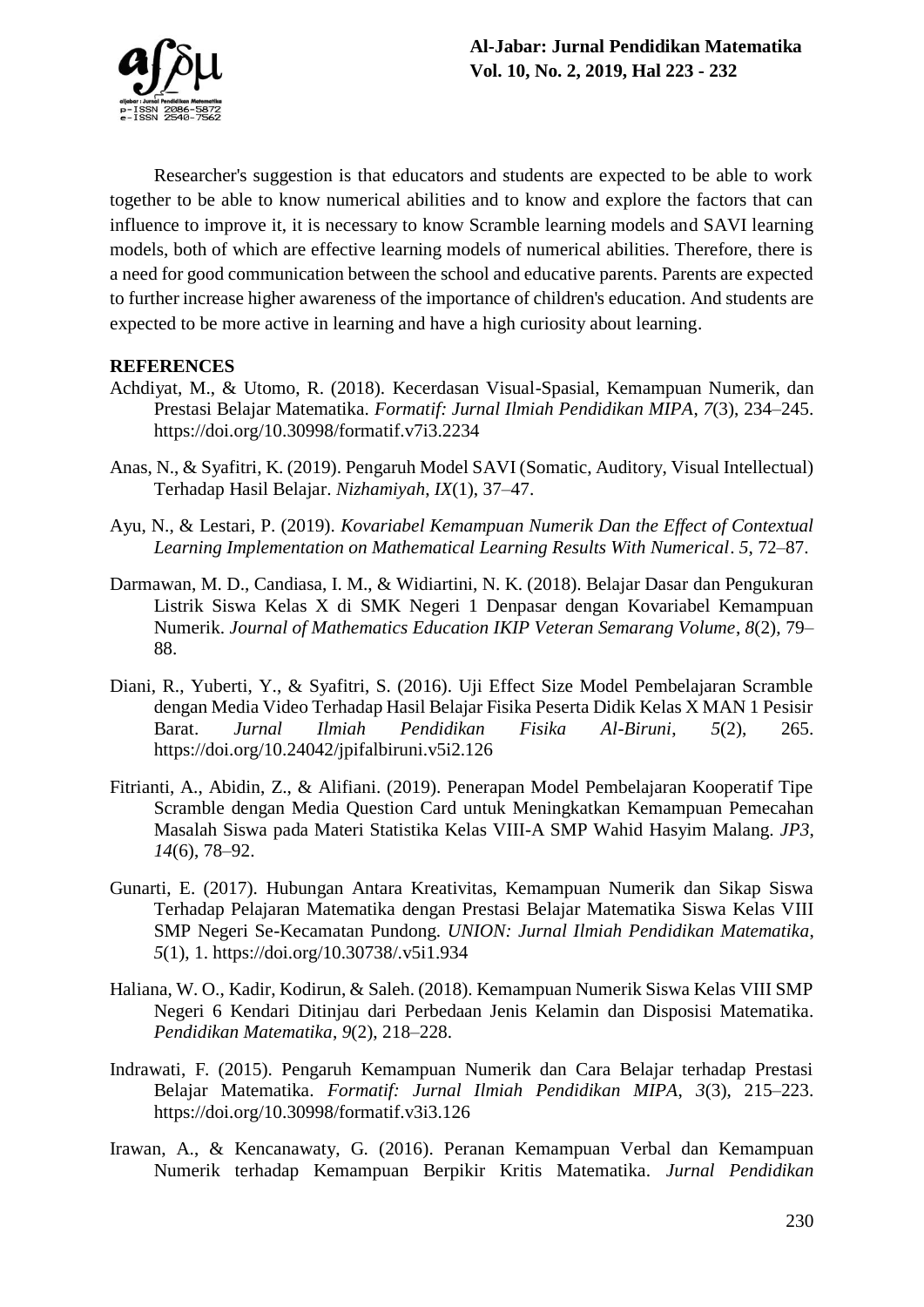

*Matematika FKIP Univ. Muhammadiyah Metro*, *5*(2), 110–119.

- Jannah, H. R., Lisnawati, S., & Sutisna, H. (2019). Pengaruh Model Pembelajaran Scramble Terhadap Motivasi Belajar Siswa pada Mata Pelajaran PKn di Kelas III SDIT Al-Madinah Cibinong Bogor. *Juara Akbar*, *4*(3), 189–195.
- Jayantika, I. T., Ardana, I. M., & Sudiarta, I. G. P. (2013). Kontribusi Bakat Numerik, Kecerdasan Spasial, dan Kecerdasan Logis Matematis Terhadap Prestasi Belajar Matematika Siswa SD Negeri di Kabupaten Buleleng. *Jurnal Pendidikan Matematika*, *2*(2). https://doi.org/10.23887/jppm.v2i2.981
- Khusna, H., & Heryaningsih, N. Y. (2018). The influence of mathematics learning using SAVI approach on junior high school students' mathematical modelling ability. *Journal of Physics: Conference Series*, *948*(1). https://doi.org/10.1088/1742-6596/948/1/012009
- Kusumaningsih, W., Sutrisno, & Hidayah, F. (2019). Efektivitas Model Pembelajaran SAVI dan REACT Berbantuan LKS terhadap Kemampuan Komunikasi Matematis Siswa SMP Beberapa model pembelajaran yang diharapkan dapat meningkatkan alamiah untuk menyelaraskan suasana belajar yang baru dengan cara memperluas peng. *Journal of Mathematics Education IKIP Veteran Semarang Volume*, *3*(2), 197–206.
- Malasari, E. Y. U., Rasiman, & Sutrisno. (2018). Efektivitas Model Pembelajaran Problem Based Learning dan Scramble terhadap Kemampuan Berpikir Kreatif Siswa. *Media Penelitian Pendidikan*, *12*(2), 169–176.
- Malenda, T. O., Kadir, & Suhar. (2018). Kemampuan Numerik Siswa SMP Pesisir Ditinjau dari Perbedaan Jenis Kelamin dan Kemandirian Belajar Siswa SMP Negeri 14 Kendari. *Penelitian Pendidikan Matematika Volume*, *6*(3), 71–84.
- Manalu, W., & Siregar, E. Y. (2019). Efektivitas Model Pembelajaran Scramble Terhadap Kemampuan Berpikir Kritis Matematis Siswa Di Smp Negeri 2 Pandan. *JURNAL MathEdu (Mathematic Education Journal)*, *2*(2), 93–98. Retrieved from http://journal.ipts.ac.id/index.php/MathEdu/article/view/1086
- Melani, A. E. T., Candiasa, I. M., & Hartawan, I. G. N. Y. (2019). Pengaruh Penerapan Model Pembelajaran Pair Check Terhadap Kemampuan Numerik Siswa Kelas Vii Smp Negeri 3Gianyar. *Jurnal Pendidikan Matematika Undiksha*, *10*(1), 1. https://doi.org/10.23887/jjpm.v10i1.19900
- Meltzer, D. E. (2002). The relationship between mathematics preparation and conceptual learning gains in physics: A possible "hidden variable" in diagnostic pretest scores. *American Journal of Physics*, *70*(12), 1259–1268. https://doi.org/10.1119/1.1514215
- Milawati, T. (2011). peningkatan kemampuan anak drama dan menulis teks drama melalui model pembelajaran somatis auidtiri visual intelektual (SAVI). *Jurnal Penelitian Pendidikan*, *14*(2), 70–78.
- Oktavia, S., Fadhilaturrahmi, & Marleni, L. (2019). Penerapan Model Pembelajaran Kooperatif Tipe Scramble untuk Meningkatkan Minat Belajar Siswa Sekolah Dasar. *Jurnal Ilmu Pendidikan*, *1*(3), 127–137. Retrieved from https://edukatif.org/index.php/edukatif/index